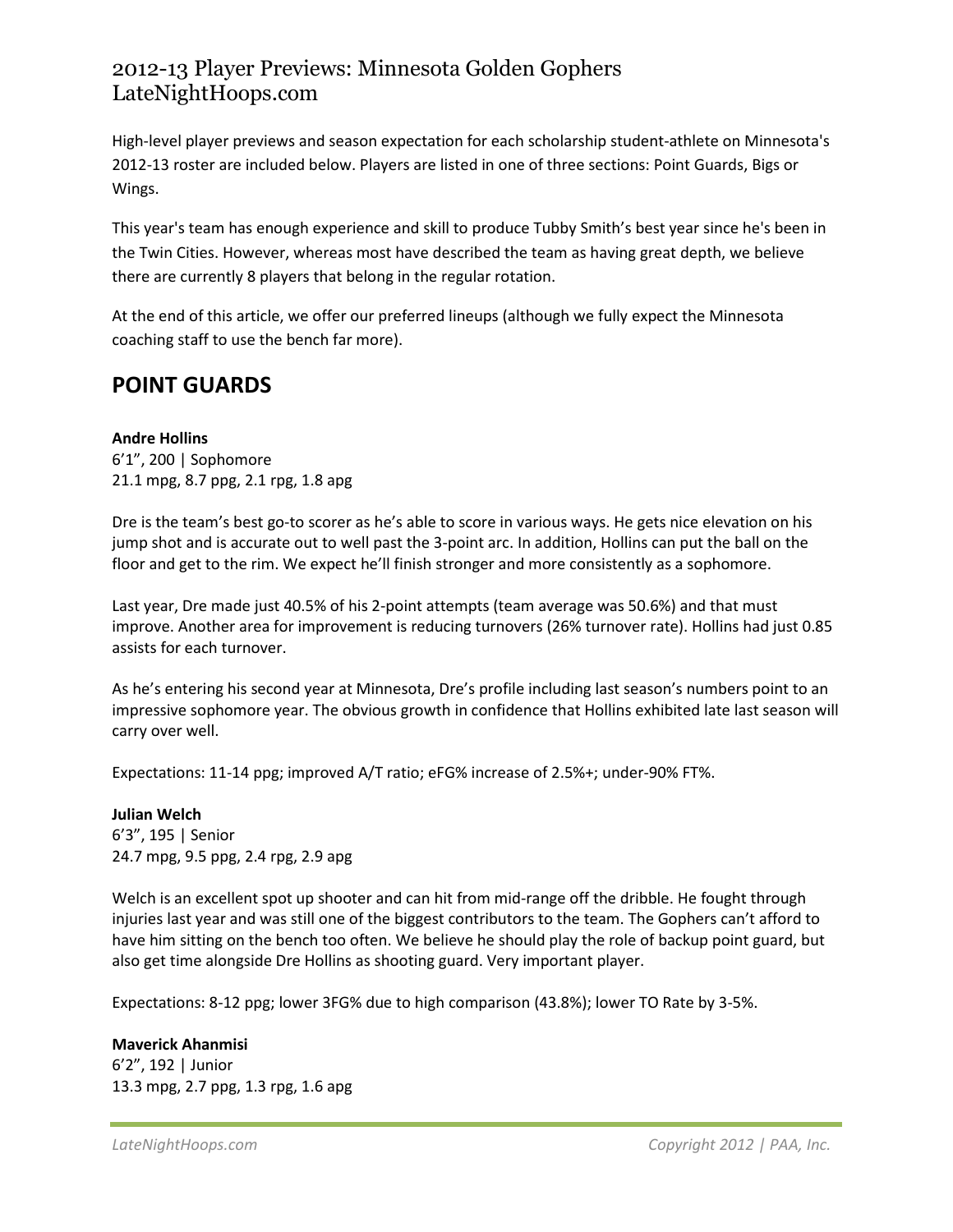Despite some limitations, Ahanmisi does play with a lot of heart. We'd have him as a fill in option should Andre Hollins or Julian Welch go down, but suspect that Tubby Smith will play him for 10 minutes or so in most games.

In seven career starts against Big Ten teams, Ahanmisi doesn't have a win and has gone just 9/40 (22.5%) from the field. His turnover rate improved as a sophomore, but it's still far too high and although he can knock down an open triple, he finished the year below 30% in each of his first two seasons.

He does provide Minnesota with an experienced point guard option should they run into injury problems.

Expectations: 2-4 ppg

## **BIGS**

#### **Trevor Mbakwe**

6'8", 245 | Senior 28.7 mpg, 14.0 ppg, 9.1 rpg

Mbakwe is coming off an ACL injury and it could be awhile before he's feeling completely comfortable on the floor, but even at 80% he's be better than most guys at 100%. Absolutely ferocious on the boards, we expect he'll again be one of the best rebounders in the conference.

Thanks to his long wingspan and athleticism, Trevor can handle playing center for Minnesota, but with Elliot Eliason and Mo Walker also available he may find most of his time at power forward. We'd like to see what Mbakwe and Rodney Williams can do along with three guards on floor, but a question coming into the season is how often Tubby Smith will utilize such a lineup.

Regardless of where he plays, Mbakwe should be on the court as much as he's able to be. He's a game changer and leader on the floor.

Expectations: 11-14 ppg, 9-11 rpg

**Elliot Eliason** 6'11", 260 | Sophomore 15.1 mpg, 2.6 ppg, 3.9 rpg

He'll never be known for being graceful, but Eliason's size is enough to get him minutes. He put together superb rebounding numbers last year and this fall looks much stronger and even a bit taller. When Eliason and Mbakwe are in the lineup together, the Gophers should be able to keep the number of second chances for the opposition lower than last season.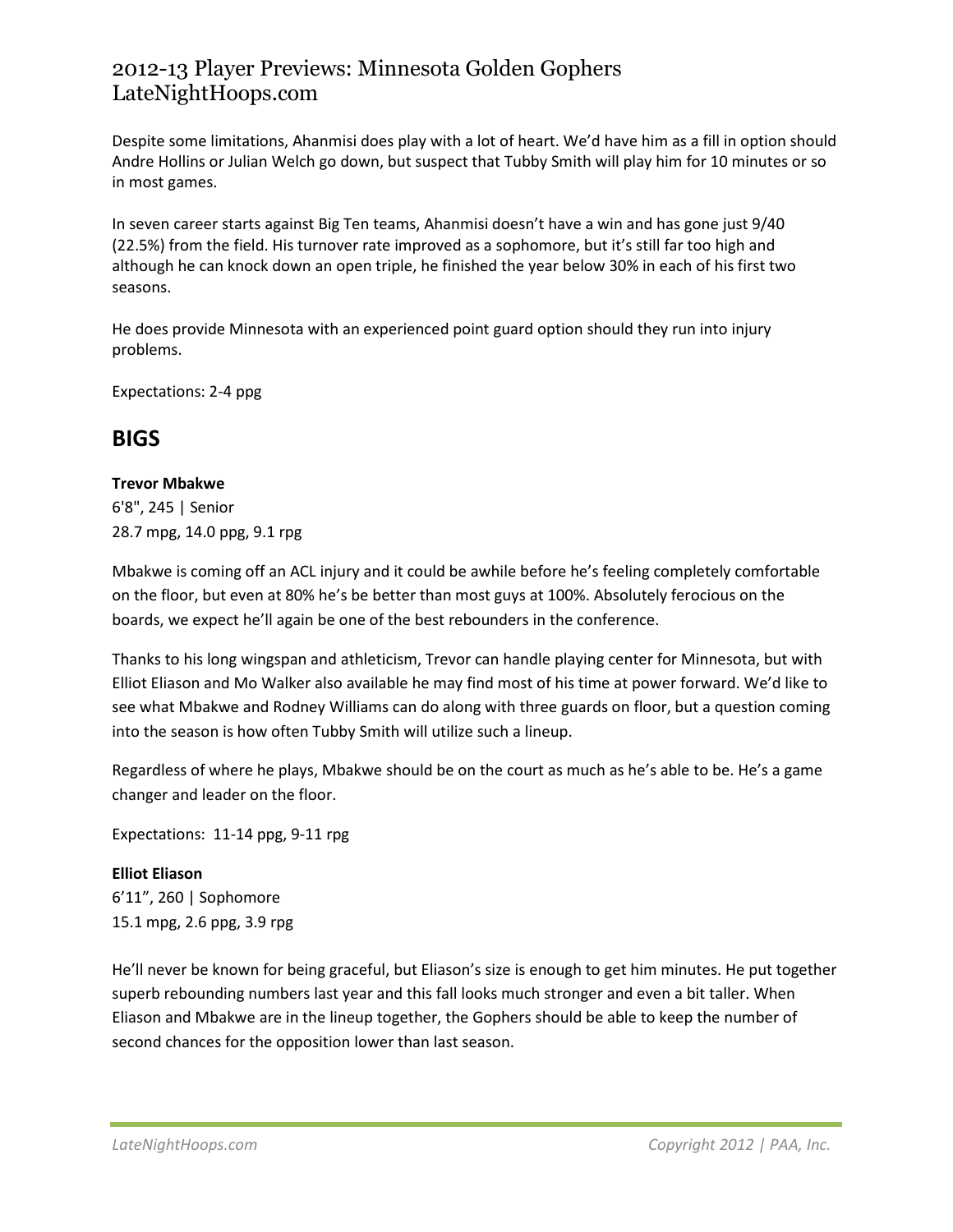Two areas where Elliot must improve are turnovers and fouling. We believe these will still be issues for him in 2012-13, but less so than last year.

Expectations: 4-5 ppg, 5-7 rpg

**Maurice Walker** 6'10", 289 | Sophomore Redshirted in 2011-12

Big Mo's freshman year ended in December 2010 due to a PCL injury. He's ready for action this year and provides a different look at center than Eliason. Walker is an immense presence who can bang down low and secure rebounds despite a lack of lift.

His touch is very good for someone his size and he could turn into a nice scoring option for Minnesota. If Mo can stay healthy and get his conditioning up, he's a difference maker. Really nice potential and could be excellent on the offensive glass, but probably a year away.

Expectations: Anywhere from 4-8 ppg and he should produce a couple of standout games.

**Andre Ingram** 6'7", 213 | Senior 8.8 mpg, 1.9 ppg, 1.6 rpg

Ingram transferred in from Butler Community College (Kan.) before last season and provided some solid minutes off the bench late in the year. He's got a history of injuries that may continue to nag, but is a strong and tough interior player with good athletic ability.

He'll be called upon to help off the bench and provides another option should one of the other bigs go down. His job will be to defend, rebound and take care of the ball when it's in his hands.

Expectations: 2 ppg

### **WINGS**

#### **Oto Osenieks**

6'8", 205 | Sophomore 11.1 mpg, 3.0 ppg, 1.7 rpg

Oto was needed inside last year and will probably be called upon to play a couple of different roles this season. He was brought into the program as a perimeter threat, but was stuck inside much of last year.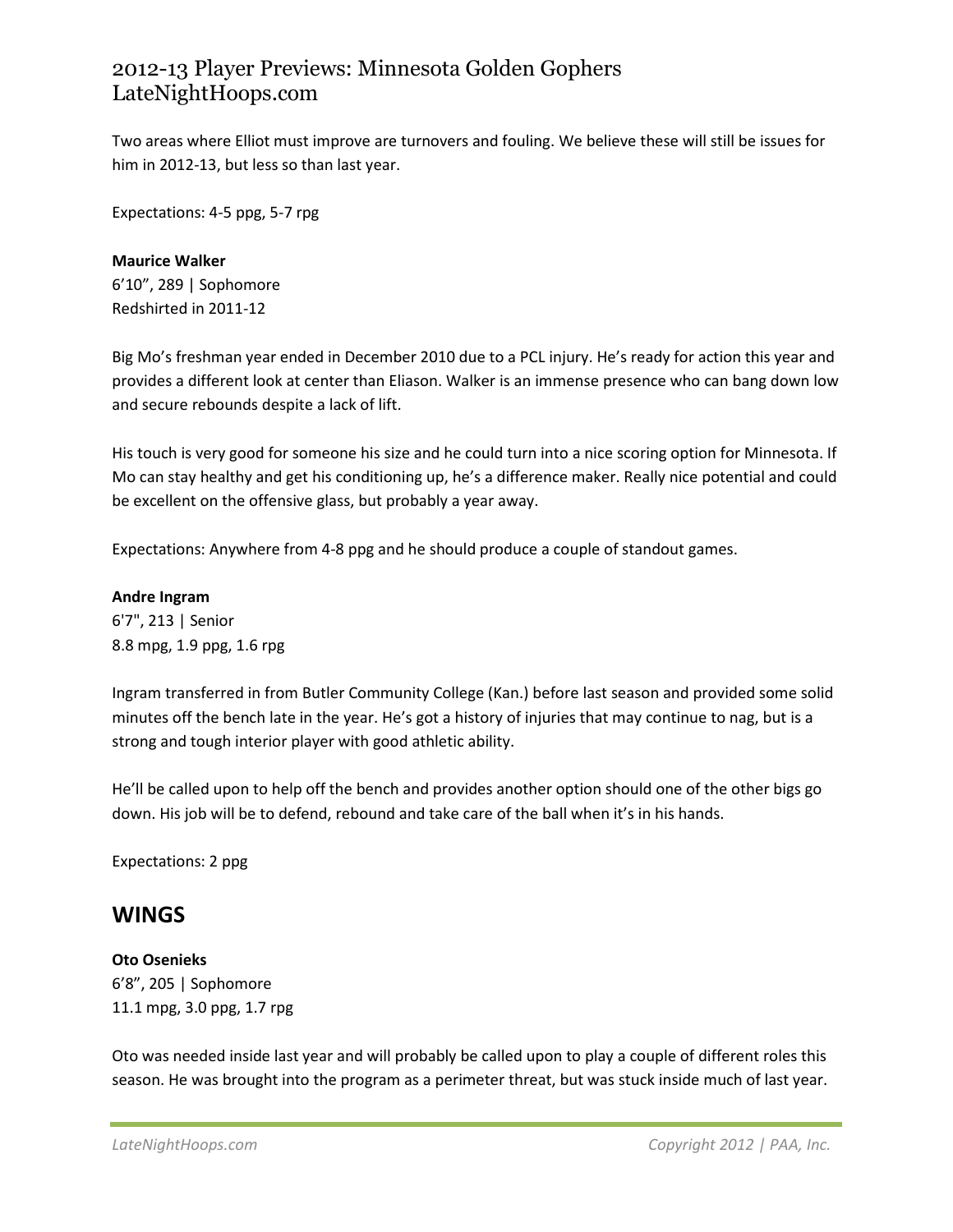He gave a good effort on defense, but ideally we'd have him playing out on the wing on both sides of the court.

Osenieks turned the ball over a lot last year and shot just 11/41 (26.8%) from 3-point range and 16/34 (47.1%) from the line. We attribute these poor numbers largely to inexperience and nerves. While he's still not looking consistently comfortable on the floor this fall, he's a very good shooter.

With the lack of proven 3-point shooters this Gopher team has, getting Osenieks some experience and opportunities to build his confidence before the Big Ten season begins could help down the stretch. Oto needs to be confident in his shot and good things will happen.

While we see him as a reserve player at this point in time, he'll probably get a fair amount of floor time to prove himself from Tubby Smith. Osenieks is capable of having a game where he knocks down 4 or 5 3-point shots and keys a victory for Minnesota.

Expectations: Anywhere from 3 to 7 ppg; dramatic increases to his 3FG and FT percentages.

#### **Rodney Williams**

6'7", 200 | Senior 31.9 mpg, 12.2 ppg, 5.6 rpg, 1.4 bpg

Williams took a big leap forward as a junior, but he can't let up. He needs to consistently produce and fully embrace a simple fact: he's an incredible basketball player.

When he's in a groove and playing with confidence, Rodney is a special player. Sure, he has his faults: his perimeter shooting is not strong and free throws are a source of frustration. However, his size and athleticism is such that he can be a star without taking 3-point shots and making only 60% of his free throws.

Potentially playing with both Mbakwe and one of the two big centers in the lineup also on the court, the coaching staff needs to find ways to keep Rodney involved in the offense.

As a junior, Williams played more minutes than he did during his freshman and sophomore years combined. While his handles aren't great, we believe as a senior he'll be able to create off the dribble a bit more and is capable of putting together an all-conference season if he can keep the fire going strong all year.

Expectations: 11 to 15 ppg and more recognition of his defensive play. The national folks know Rodney can dunk with the best of them, but this year he should further prove his value on defense. We project his offensive efficiency to go slightly down, but his overall Value Add to increase.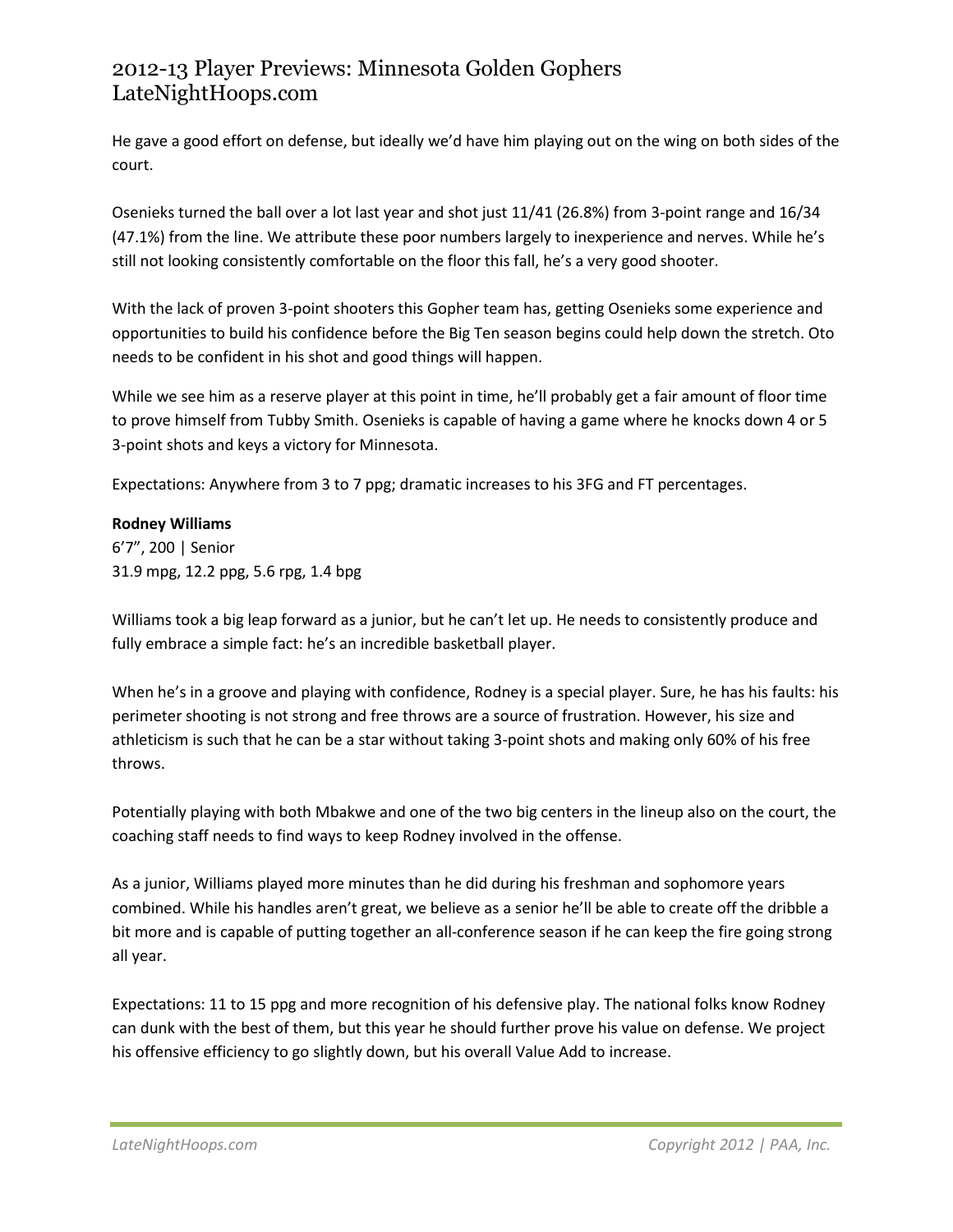#### **Austin Hollins**

6'4", 185 | Junior 28.4 mpg, 9.2 ppg, 2.8 rpg

Austin was terrific overall last year, but must be consistent. On defense he uses his length well and on offense he shot the ball with high accuracy, including 51/138 (37.0%) on 3-point attempts. Hollins and Julian Welch were easily the most valuable players on last year's team after Rodney Williams.

Austin's usage rate was under 18% and in another year as a senior he'll need to increase that figure based on how the roster currently projects. This year as a junior, usage of 17-19% is fine as long as he is knocking down the deep ball at a percentage as good as, or better than, last year's.

We'd like to see better consistency and a little more aggressiveness from Austin this year. He's not the flashiest player, but he can make teams pay if they don't respect his athleticism.

Expectations: 10 to 12 ppg; team leader in 3-pointers made

#### **Joe Coleman**

6'4", 200 | Sophomore 18.8 mpg, 5.8 ppg, 3.0 rpg

Joe is an aggressive attacker that can find his way to the rim and draws a lot of contact. Coleman was a strong kid coming into the program a year ago, but is even bigger this year. He's fearless when taking the ball inside and that's exactly what the Gophers need him to do.

His perimeter shooting is not good and this season it's not needed. He'll want to continue developing his outside shot, but in games this season Minnesota needs Coleman to concentrate where he excels – attacking the basket.

If he capitalizes on offensive opportunities when they're there, but doesn't push things when they're not, this can be a very nice year for the sophomore.

Expectations: 7 to 9 ppg; Top 15 in conference free throw rate

#### **Charles Buggs**

6'8", 198 | Freshman

Buggs may find himself playing inside more often than out, but offensively he's a face up guy with good range. He's ridiculously long and quite athletic; an intriguing prospect.

We think it will take some time for Charles to catch up defensively at this level, but if the Gophers need him to play, his length may help mitigate him being out of position.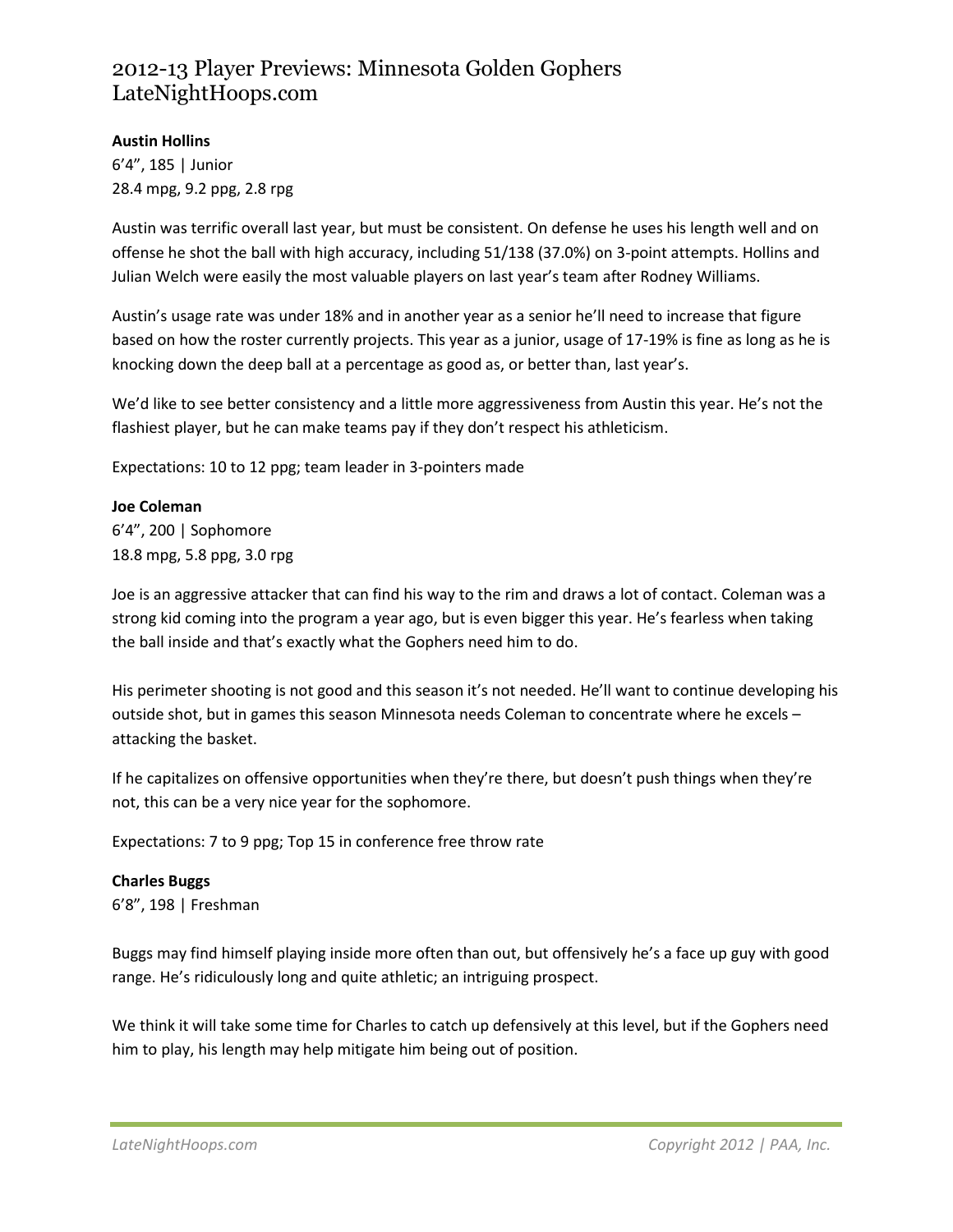Buggs looks like a versatile 3/4 that can run well, score and defend multiple positions. Give him a little time, though.

Expectations: 3 to 5 ppg

**Wally Ellenson** 6'4", 200 | Freshman

Ellenson possesses amazing leaping abilities and a strong work ethic. While he can impress with his dunks, Ellenson can also heat up from the outside with a nice shooting stroke.

Wally suffered a broken hand in practice and is likely out until sometime in December. It's possible the Gophers would look to keep him out of action for the entire season in order to preserve a year of eligibility, but if they need minutes off the bench from a tough energy guy who can shoot, he'll be ready to go.

Expectations: Dependent on recovery and rehabilitation from injury.

Late Night Hoops' Preferred Lineups:

| <b>LINEUP 1</b>             | <b>LINEUP 2</b>             |
|-----------------------------|-----------------------------|
| <b>Andre Hollins</b>        | Andre Hollins               |
| Julian Welch or Joe Coleman | <b>Austin Hollins</b>       |
| <b>Austin Hollins</b>       | Rodney Williams             |
| Rodney Williams             | <b>Trevor Mbakwe</b>        |
| <b>Trevor Mbakwe</b>        | Elliot Eliason or Mo Walker |